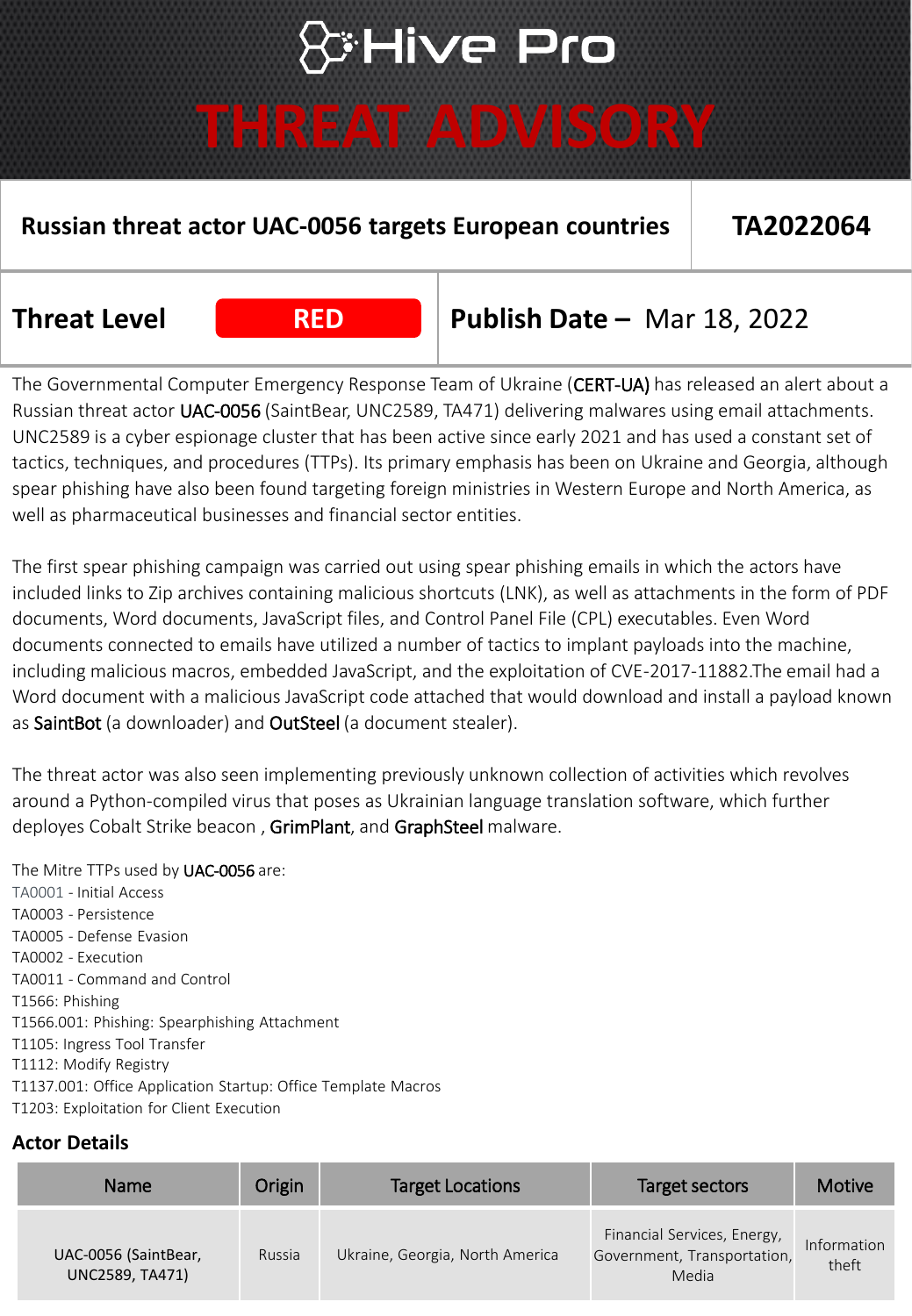## & Hive Pro

# **THREAT ADVISORY**

#### Vulnerability Details

| <b>CVE ID</b>      | <b>Affected Products</b>                      | <b>Affected CPE</b>                                                                                                                                                                                                          | <b>Vulnerability Name</b>                                     | <b>CWE ID</b> |
|--------------------|-----------------------------------------------|------------------------------------------------------------------------------------------------------------------------------------------------------------------------------------------------------------------------------|---------------------------------------------------------------|---------------|
| CVE-2017-<br>11882 | Microsoft Office<br>2007, 2010,<br>2013, 2016 | cpe:2.3:o:linux:linux kernel:<br>* * * * * * * * *<br>cpe:2.3:a:microsoft:office:2<br>$010:sp2.*.*.*.*.*.*.*$<br>cpe:2.3:a:microsoft:office:2<br>$013:sp1.*.*.*.*.*.*.*$<br>cpe:2.3:a:microsoft:office:2<br>$016***********$ | Microsoft Office<br><b>Memory Corruption</b><br>Vulnerability | CWE-<br>119   |

#### **Indicators of Compromise (IoCs)**

| <b>Type</b>     | Value                                                                                                                                                                                                                                                                                                                                                                                                                                                                                                                                                                                                                                                                                                                                                                                                                                    |
|-----------------|------------------------------------------------------------------------------------------------------------------------------------------------------------------------------------------------------------------------------------------------------------------------------------------------------------------------------------------------------------------------------------------------------------------------------------------------------------------------------------------------------------------------------------------------------------------------------------------------------------------------------------------------------------------------------------------------------------------------------------------------------------------------------------------------------------------------------------------|
| MD <sub>5</sub> | 12ed130045b2e731bc66c9261c88efaa,<br>22c1d43016cb2b8b9e5e5e9895526354,<br>0e3c3fe6167485807c4d36a904dfcae1,<br>259f06fcdb971f606d239b3178110981,<br>ccc3750d9270d1e8c95649d91f94033b,<br>5fa2c64ed3e9944030b6fd9f3d3d7102,<br>57a10dad336f1a6cb206dca7ddd3fcaf,<br>ab2a92e0fc5a6f63336e442f34089f16,<br>af9a60ea728985f492119ebf713e0716,<br>247165c7d96bf443b6a7360a44b7dcfb,<br>Cd8915c63f3134425aa7c851f5f1e645,<br>ca9290709843584aecbd6564fb978bd6,<br>cf204319f7397a6a31ecf76c9531a549,<br>b8b7a10dcc0dad157191620b5d4e5312,<br>2fdf9f3a25e039a41e743e19550d4040,<br>aa5e8268e741346c76ebfd1f27941a14,<br>9ad4a2dfd4cb49ef55f2acd320659b83,<br>15c525b74b7251cfa1f7c471975f3f95,<br>c8bf238641621212901517570e96fae7,<br>4f11abdb96be36e3806bada5b8b2b8f8,<br>9ea3aaaeb15a074cd617ee1dfdda2c26<br>1b161170a6b025b3f44746e20afd130f |
| URLs            | hxxps://forkscenter[.]fr/BitdefenderWindowsUpdatePackage.exe,<br>91.242.229[.]35:443/I,<br>hxxps://forkscenter[.]fr/Sdghrt_umrj6/wisw.exe,<br>hxxps://cdn.discordapp[.]com/attachments/947916997713358890/949948174636830761/one.exe,<br>hxxps://cdn.discordapp[.]com/attachments/947916997713358890/949978571680673802/cesdf.exe,<br>hxxps://nirsoft[.]me/s/2MYmbwpSJLZRAtXRgNTAUjJSH6SSoicLPIrQl/field-keywords/,<br>hxxps://nirsoft[.]me/nEDFzTtoCbUfp9BtSZlaq6ql8v6yYb/avp/amznussraps/,<br>hxxp://45[.]84.0.116:443/i,<br>hxxp://45[.]84.0.116:443/m,<br>hxxp://45[.]84.0.116:443/p,<br>ws://45[.]84.0.116:443/c,<br>forkscenter[.]fr,<br>nirsoft[.]me,                                                                                                                                                                             |